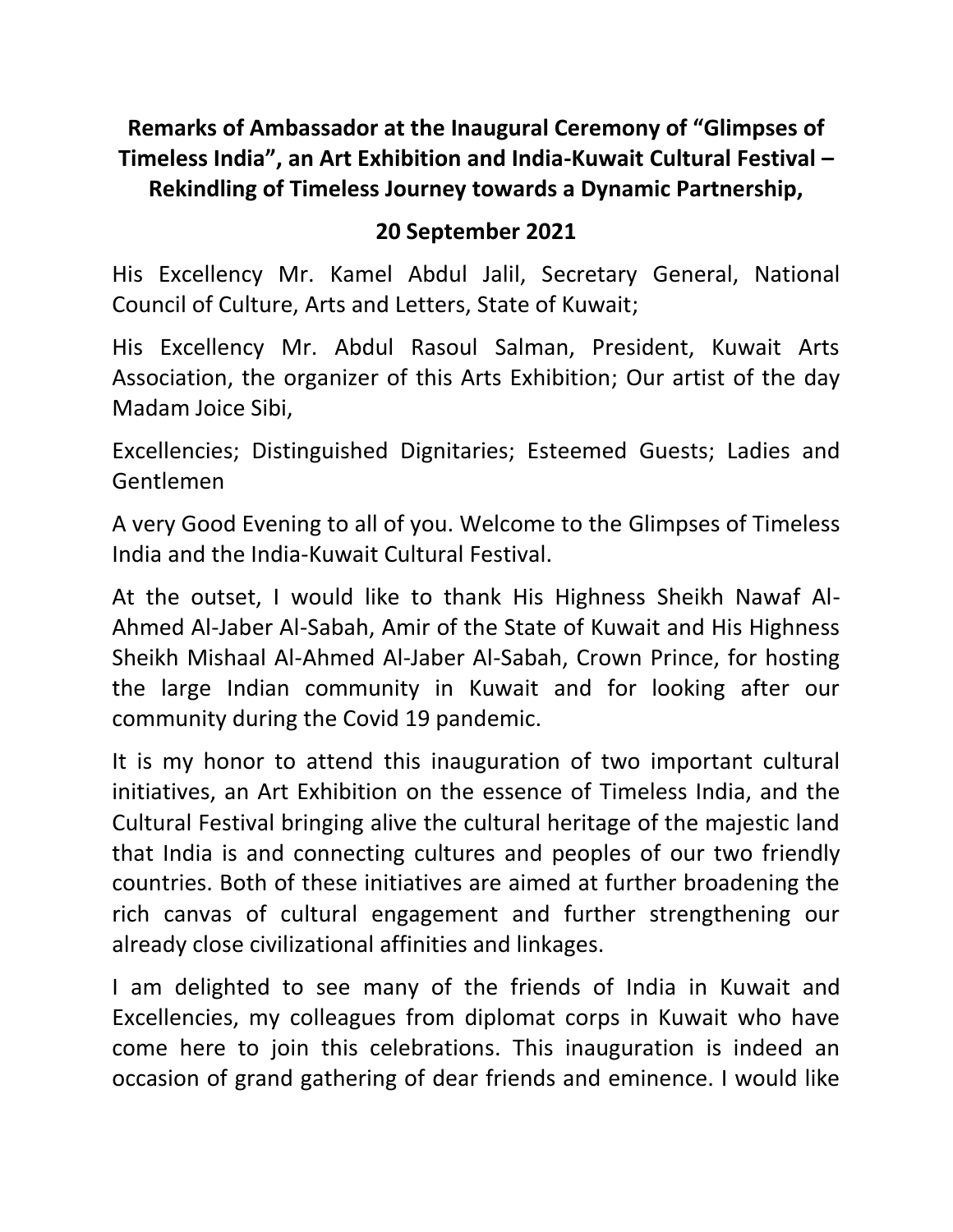to, on behalf of the Embassy and our co-host of the event Kuwait Arts Association, extend warm welcome to all the distinguished guests.

### Dear Friends,

We have seen really challenging times during the past year and half. It has extracted every ounce of our energies and strong will to stay afloat, survive and we are on the way to win this battle comprehensively. Every section of societies across the world has faced these difficult times in one form or the other; the form and magnitude of challenge was the only variable. Like in India, here in Kuwait too, all of us have faced this challenge remarkably well. Our two countries have fought this battle together and have helped each other like how traditional friends do.

With near universal coverage of COVID-19 vaccine and a steady decline in new infections, we may be nearing the end of this difficult phase for humanity as a whole. Whilst we still need to be guarded, it is important for us to also rebound, reengage and revitalize for activities. It is in this context that this 11-day Art exhibition and Cultural Extravaganza has been conceptualized. It is perhaps the time to reboot or rekindle our Timeless Journey to reach our shared destiny and realize the true potential of this long standing dynamic partnership.

## Dear Friends,

India has a vibrant artistic legacy; the work of art you witnessed today is a result of this rich legacy which has been shaped and refined over several centuries of cultural influences. There is a rich diversity of art in India with vivid, distinct, and enchanting styles that represent many different civilizational periods and the many different regions and the kingdoms that dominated these regions during the course of India's long, ancient yet continuous history.

Each style of painting that emerged in India represented traditions, customs, and beliefs passed down over several generations. From the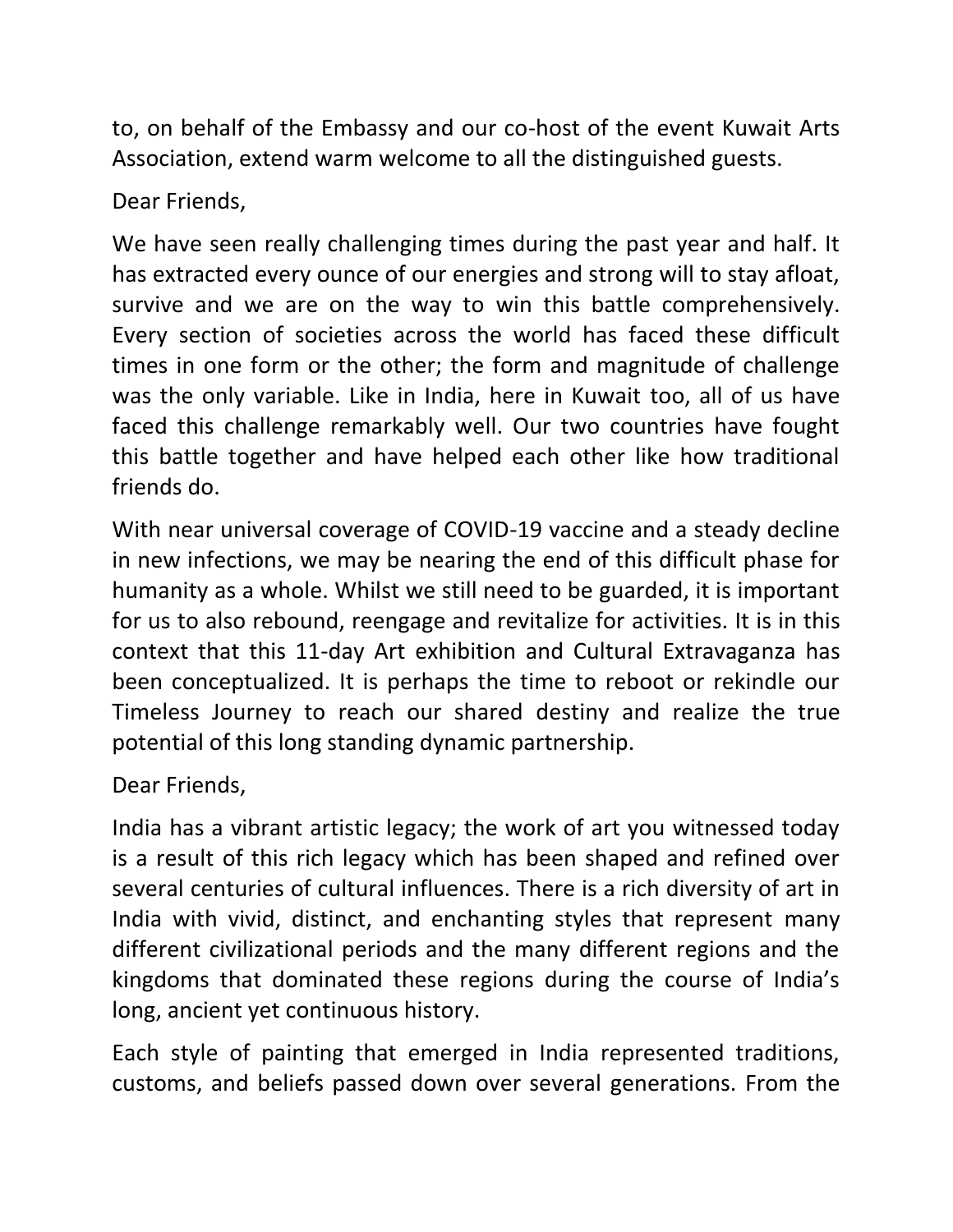early paintings that existed on walls or as murals, to more modern materials such as paper, canvas, cloth, and other mediums; Indian paintings embody the treasures of Indian civilization of thousands of years. Be it the evocative portrayal of culture and tradition in the Madhubani style, or the highly detailed and intricate depictions of the Miniature artists, or the vibrant imagery of the scroll painting form "Pattachitra"; Indian painting stands out for elegance and magnificence.

"Glimpses of Timeless India", which is the title of the Art Exhibition, is a story of India, its splendor, its magnificence, its pristine beauty, its serene landscapes, its values, its traditions, its principles, its people, their lives, their emotions, their triumphs, and many more. It's a visually rich narrative carved on canvas by the artist with every stroke of the brush bringing alive the story of the world's most ancient, continuous civilization.

A lot of hard work has gone in the making of not only the paintings but also in curating this Exhibition. In this regard, I would like to extend my sincere gratitude to His Excellency Mr. Abdul Rasoul Salman, President of Kuwait Arts Association, and all its members for their untiring efforts in organizing this splendid event which is a true reflection of India-Kuwait friendship in action.

### Dear Friends

Tonight, we are also going to enjoy an extravaganza performed by our highly talented cultural artistes. The performance, I believe will not only be magnificent but also moving and touching. I also believe, the exhibition and performance will prove to be a remarkable culture event between India and Kuwait. For the benefit of our friends in Kuwait and also keeping in mind COVID related safety precautions, we have spread out the cultural festival over the entire duration of the Art Exhibition. We will be organizing tailored, curated, and different cultural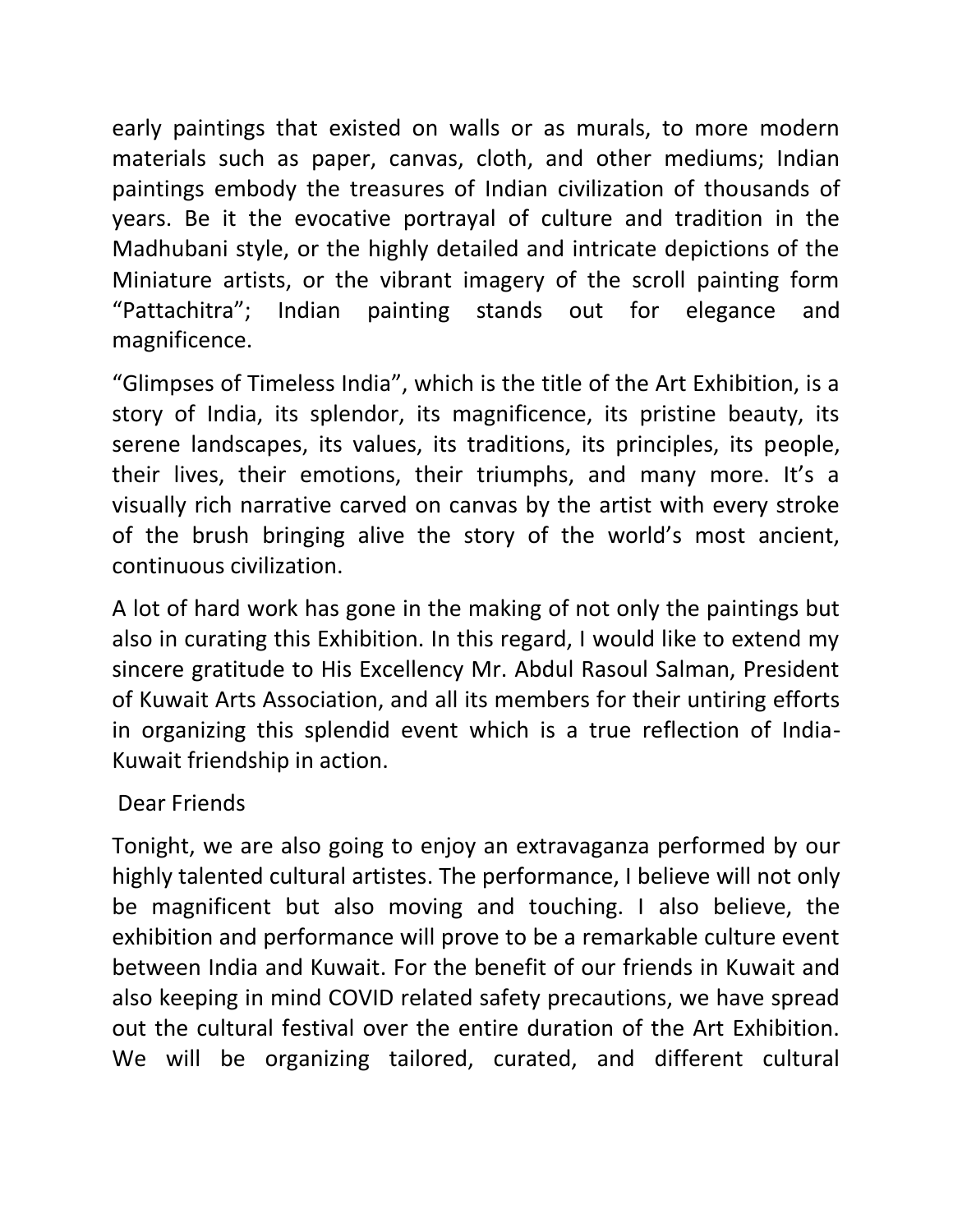performances over the 11-day period showcasing various facets of India's diverse cultural heritage.

To place it in context, today's event is a celebration of the vibrant and dynamic partnership between our two friendly countries, India and Kuwait. Our ties are time tested, they have been built over strong foundations by our peoples over centuries based on mutual trust and respect. Over time, nurtured by vibrant people to people connect and civilizational affinities, the partnership has blossomed into a forward looking dynamic partnership. I am confident that this relationship will continue to prosper and evolve into a new age, New India-New Kuwait partnership connecting the visions of the leadership of our two friendly countries for mutual development and progress of the peoples of our two countries.

In this rich history of our partnership, this year, 2021, bears a remarkable significance. This year we celebrate a unique confluence of important milestones. The year 2021 marks the 60th Anniversary of Establishment of Diplomatic Relations between India and Kuwait. This is an important milestone in our shared journey towards a shared history of sustainable progress, development and prosperity of the peoples of our two friendly countries. And this year, we, in India, celebrate the 75th Independence Day of India, a diamond jubilee marker.

Both these milestones are significant and we at Embassy have made it a top priority to celebrate these events with our close partners from Kuwait and our Indian nationals and friends of India in Kuwait in a befitting manner. Many events have already been organized the Embassy under these broad themes and we will continue to do so in the days, weeks and months ahead. This Arts Exhibition and the Cultural Festival are a part of this overall endeavor when friends from both sides join hands to tell a common tale resonating with all sections of our societies. I would like to thank all the Indian Community Associations, Community members and all the Indian artists who have